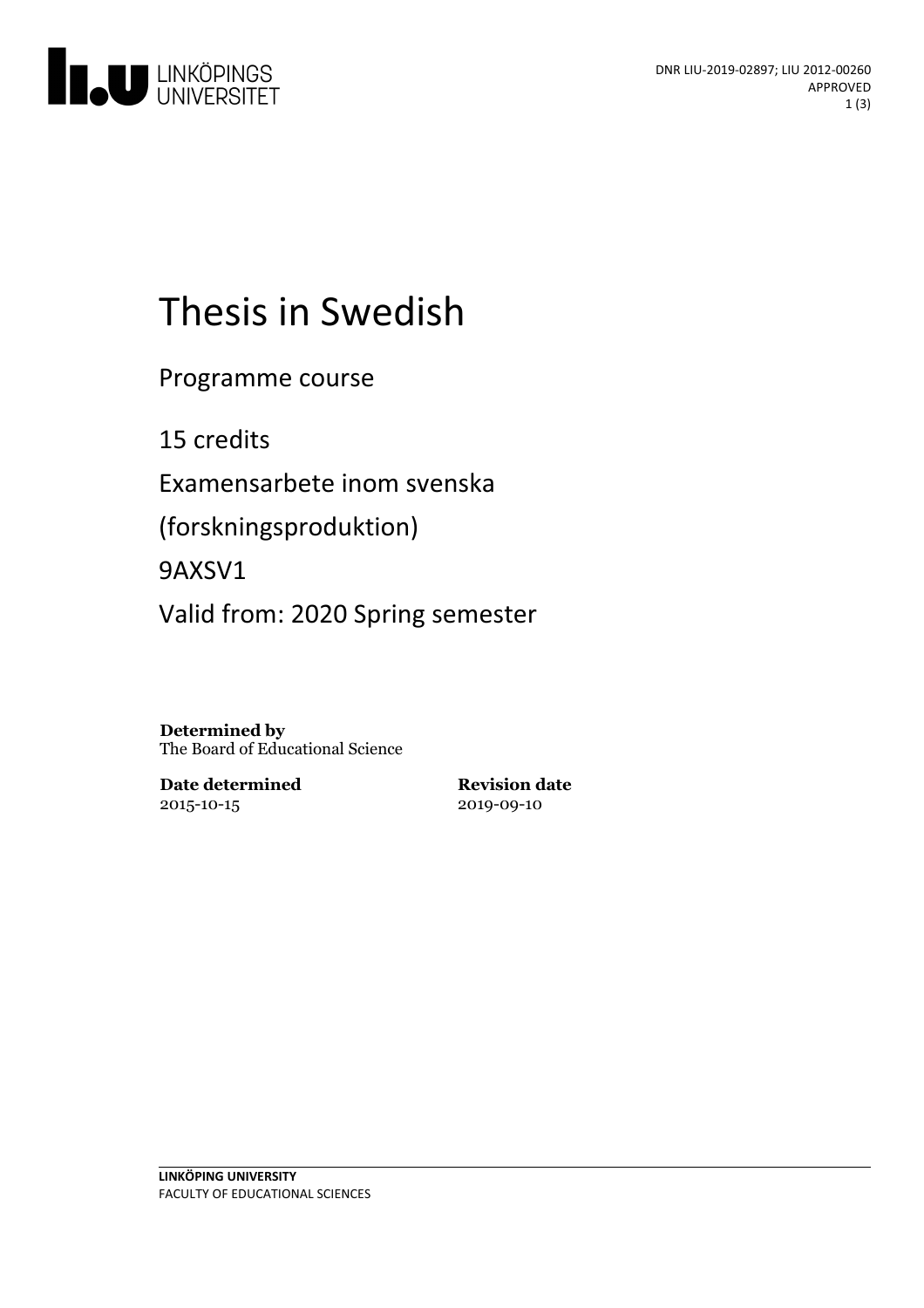## Main field of study

Swedish Language

### Course level

Second cycle

## Advancement level

A1X

-

## Course offered for

- Secondary School Teacher Programme with a specialization in Teaching in Grades 7-9 of the Compulsory School
- Secondary School Teacher Programme with a specialization in Teaching in the Upper-Secondary School

## Entry requirements

#### Examination

Applies to all courses regardless of grading scale.

Students failing an exam covering either the entire course or part of the course two times are entitled to have a new examiner appointed for the reexamination.

If the course has a three-graded grading scale (U - VG), following applies:

Students who have passed an examination may not retake it in order to improve their grades.

The following applies to courses that include a compulsory component:

If special circumstances prevail, and if it is possible with consideration of the nature of the compulsory component, the examiner may decide to replace the compulsory component with another equivalent component.

If the LiU coordinator for students with disabilities has granted a student the right to an adapted examination for a written examination in an examination hall. the student has the right to it. If the coordinator has instead recommended for the student an adapted examination or alternative form of examination, the examiner may grant this if the examiner assesses that it is possible, based on consideration of the course objectives.